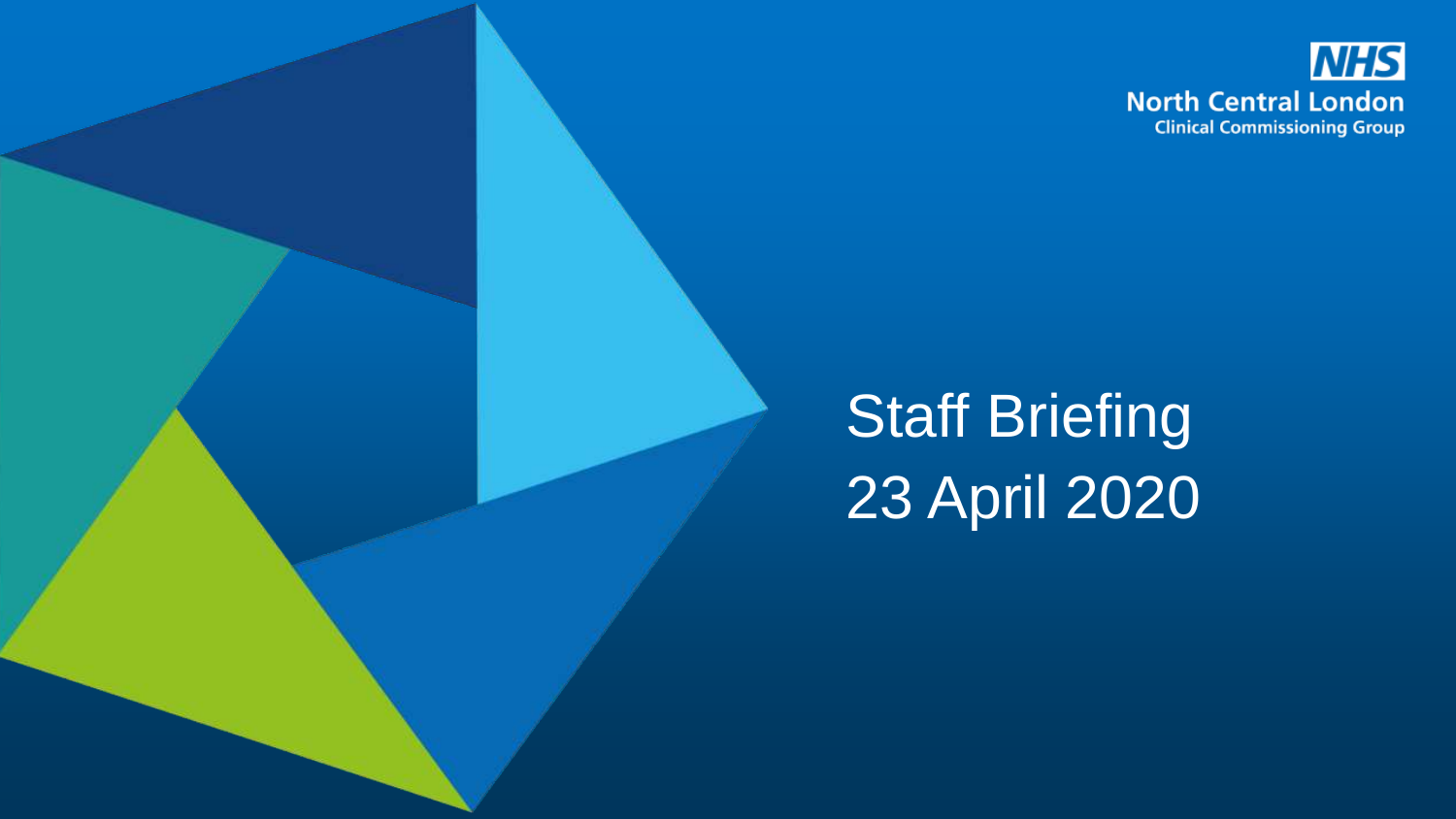

#### Covid-19 and system recovery planning

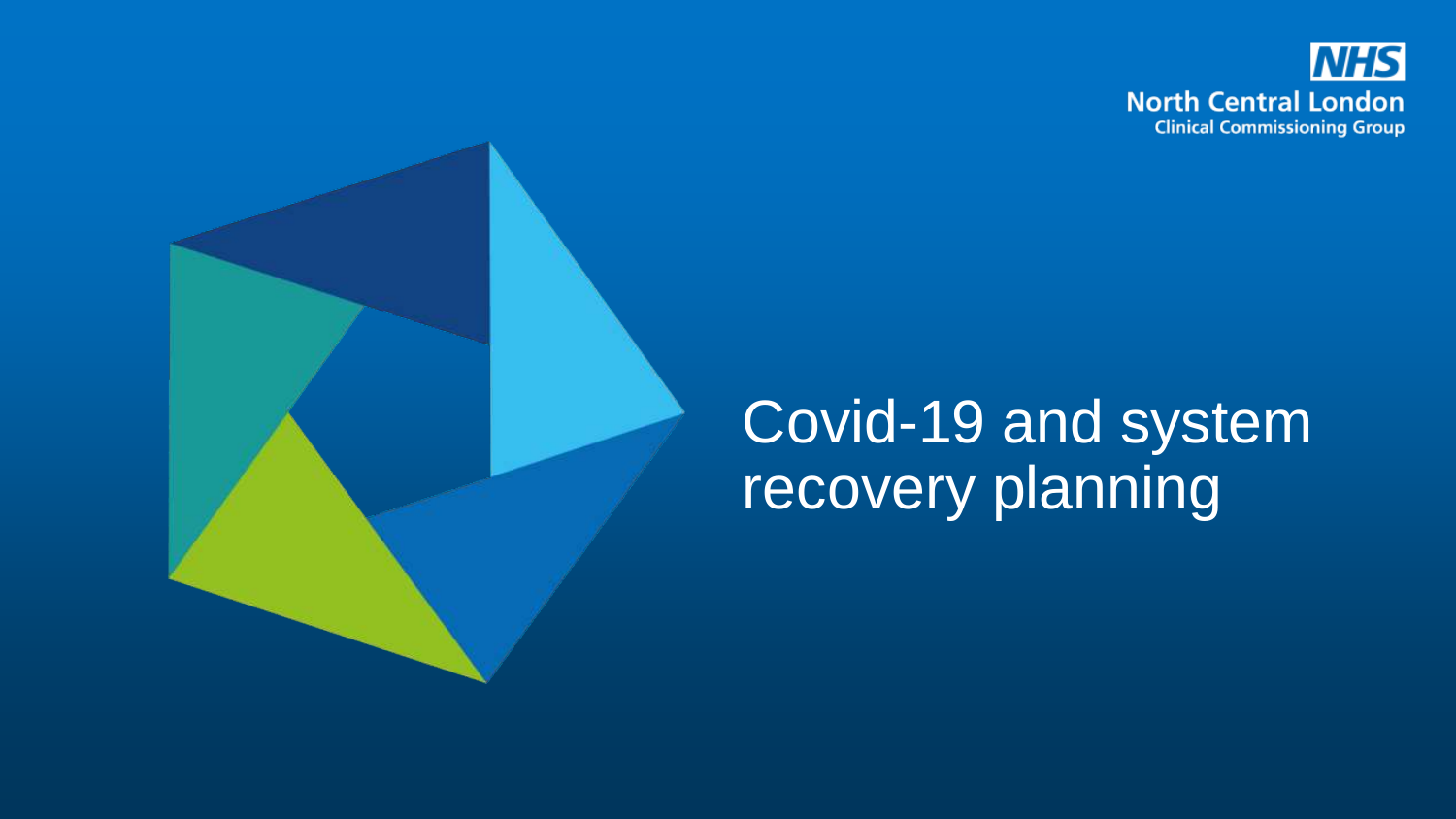# Covid-19 and system recovery planning



- There is cautious optimism in London that we are seeing a small reduction in the overall number of Covid-19 positive individuals requiring hospital care.
- This is very early days and there is no room for complacency in terms of our London system response.
- London is beginning to think about system recovery but absolutely no action would be taken that could be at the expense of caring for Covid-19 patients right now.
- In line with this approach, our NCL system leaders are beginning to think about system recovery.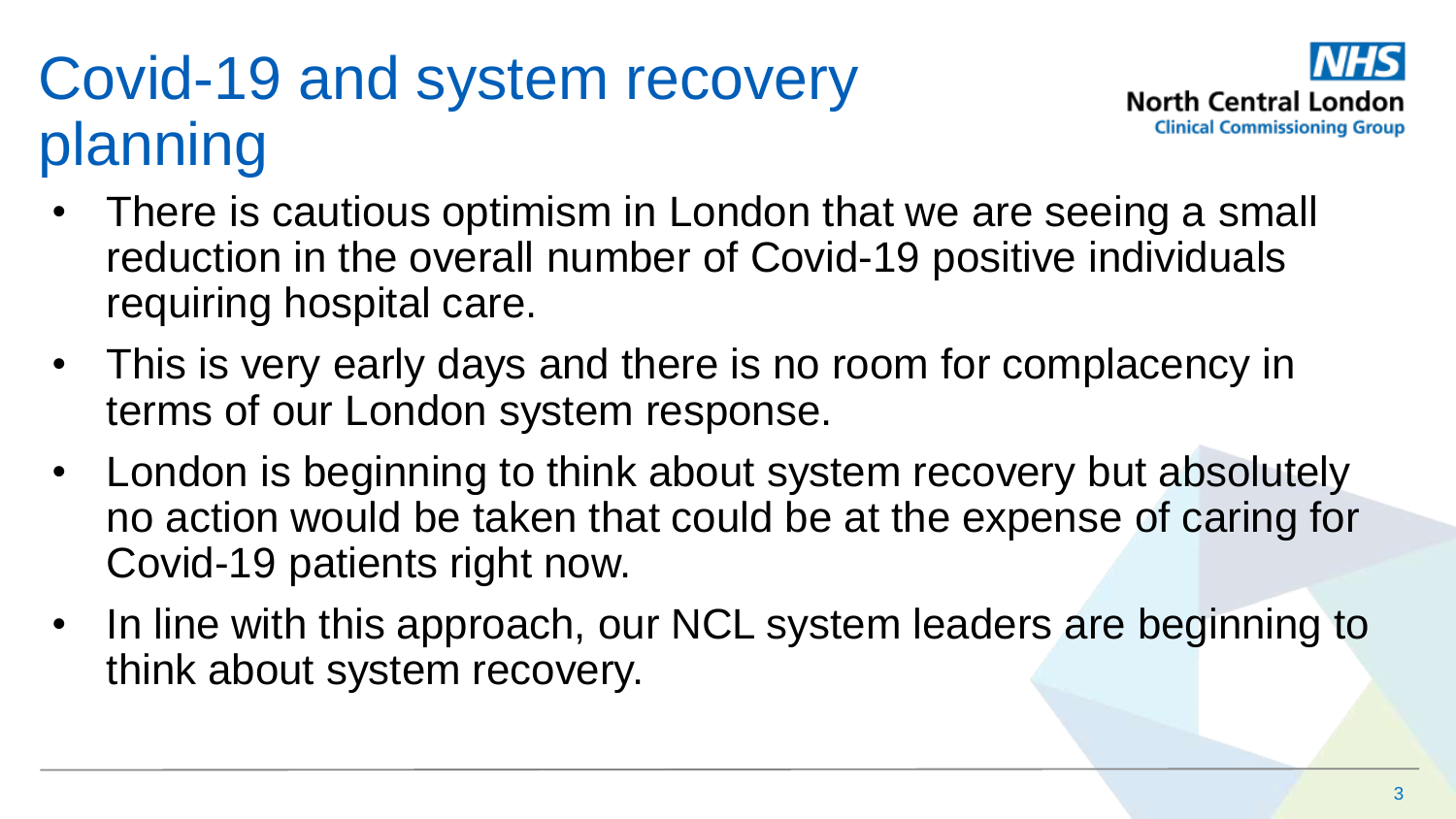

# Communicating with member practices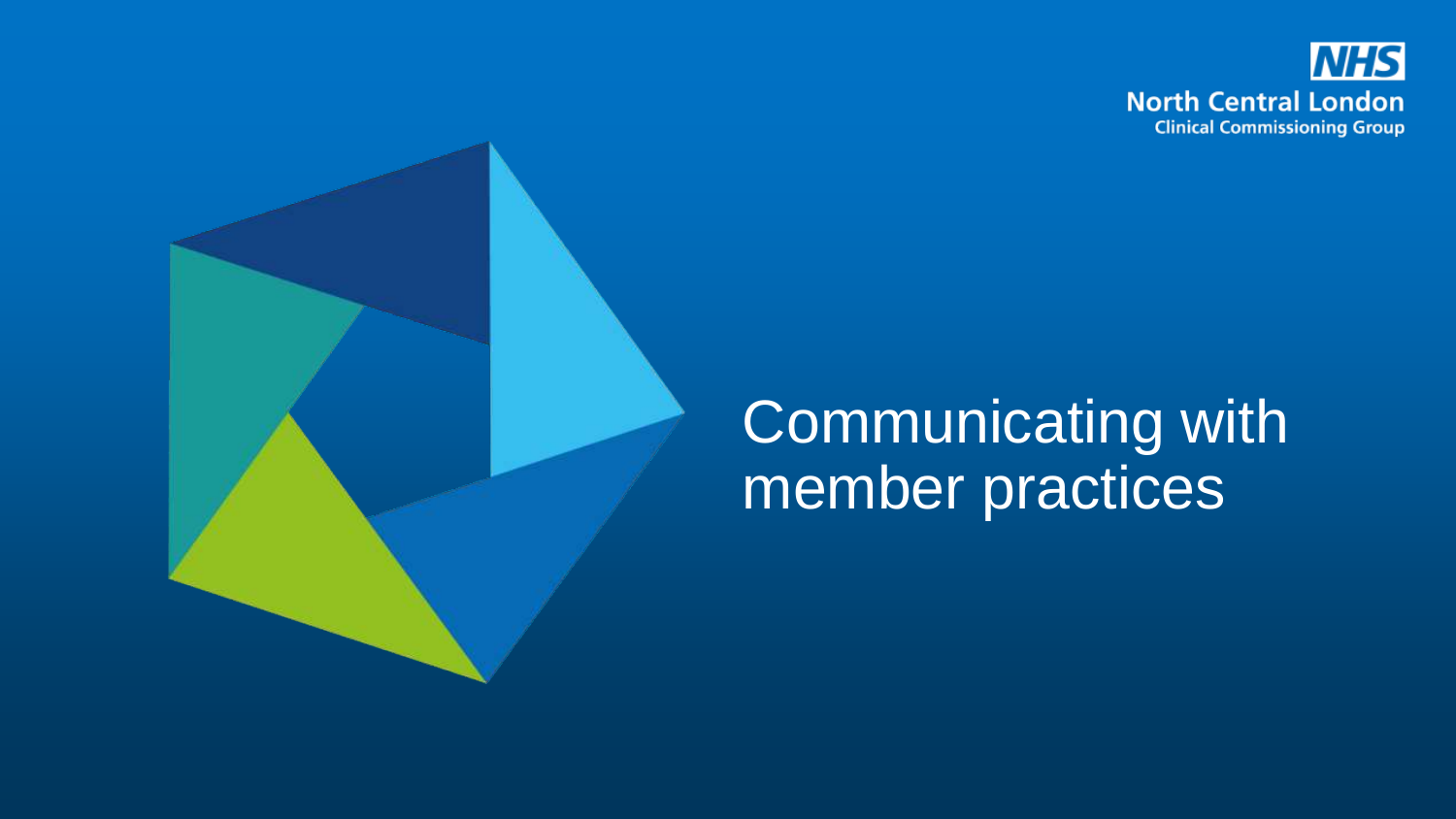# Communicating with practices



- Our member practices are reporting that they are feeling overwhelmed by the volume of information being circulated at present.
- It is essential that we are providing them with critical updates and useful information in as coordinated way as possible, to support them to remain effective, resilient and protected.
- We are therefore asking all staff to restrict communications with our member practices wherever possible.
- This will allow us to issue them in a joined-up way, and we have implemented a process to support this.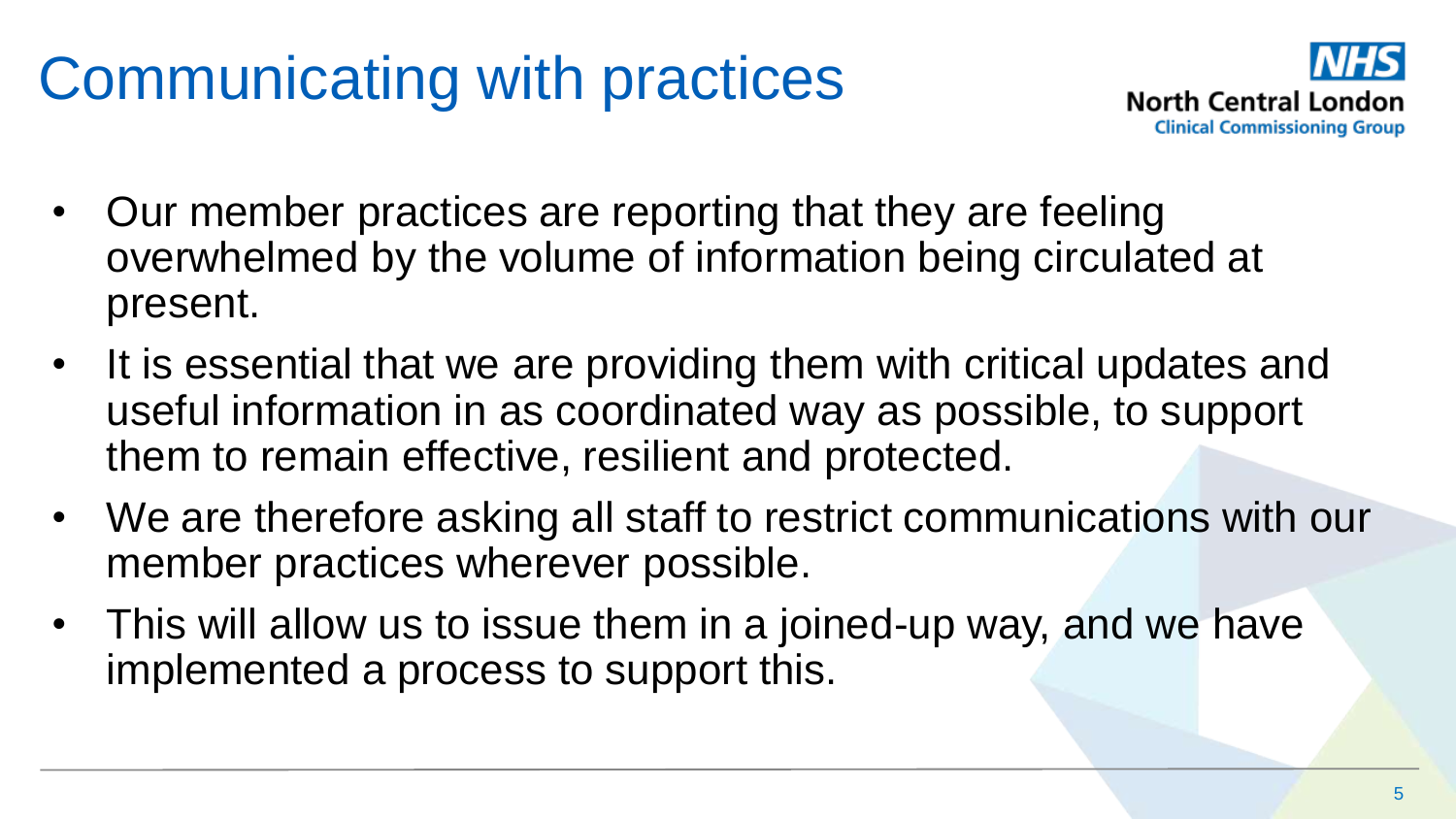# Primary Care Gateway



- The Covid-19 Primary Care workstream will act as a Gateway for all Covid-19 messaging for practices.
- The Gateway will:
	- o collate Primary Care information from a variety of places (including NHSE London, STP workstreams, CCG workstreams, Providers, Boroughs, etc)
	- o review all requests for information to be sent to practices
	- o categorise the request (as either 'Critical', 'Important' or 'For information')
	- o agree appropriate dissemination
	- o provide context for communications, where necessary.
- This is being coordinated in three main ways:
	- 1. Covid-19 GP Microsite
	- 2. Email communications
	- 3. Online briefings.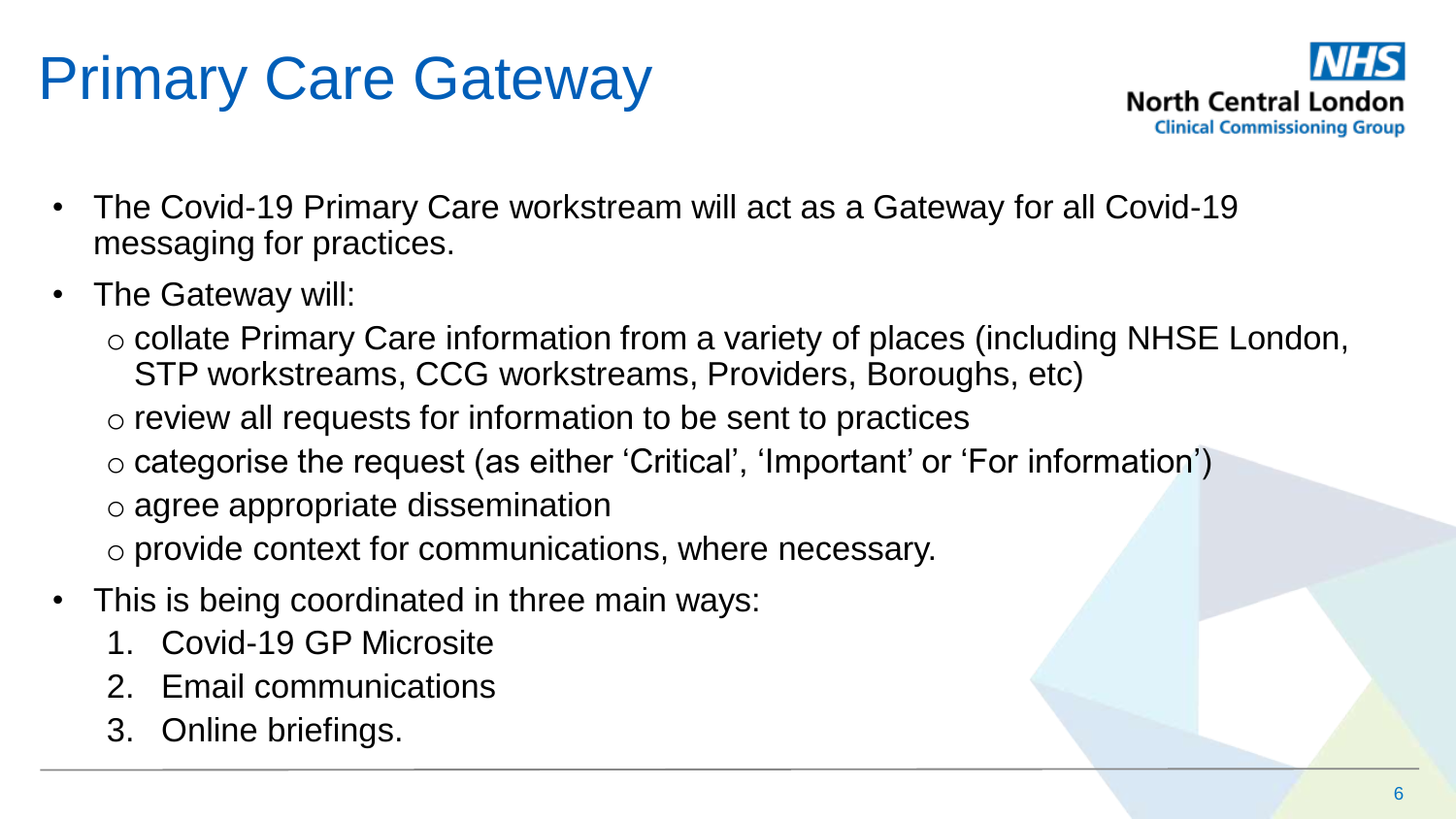# Covid-19 GP microsite



- Last week we launched a new Covid-19 GP microsite (webpage).
- This can be accessed here: [http://coronavirus.ncl.nhs.sitekit.net/.](http://coronavirus.ncl.nhs.sitekit.net/)
- The microsite has clear sections, with new content clearly identified.
- Content available on national websites (eg NHS E / I and PHE) will be linked to from the microsite.
- Clinical and operational oversight will help make sure anything that is out of date or has been superseded is removed and that the most up to date information is always available.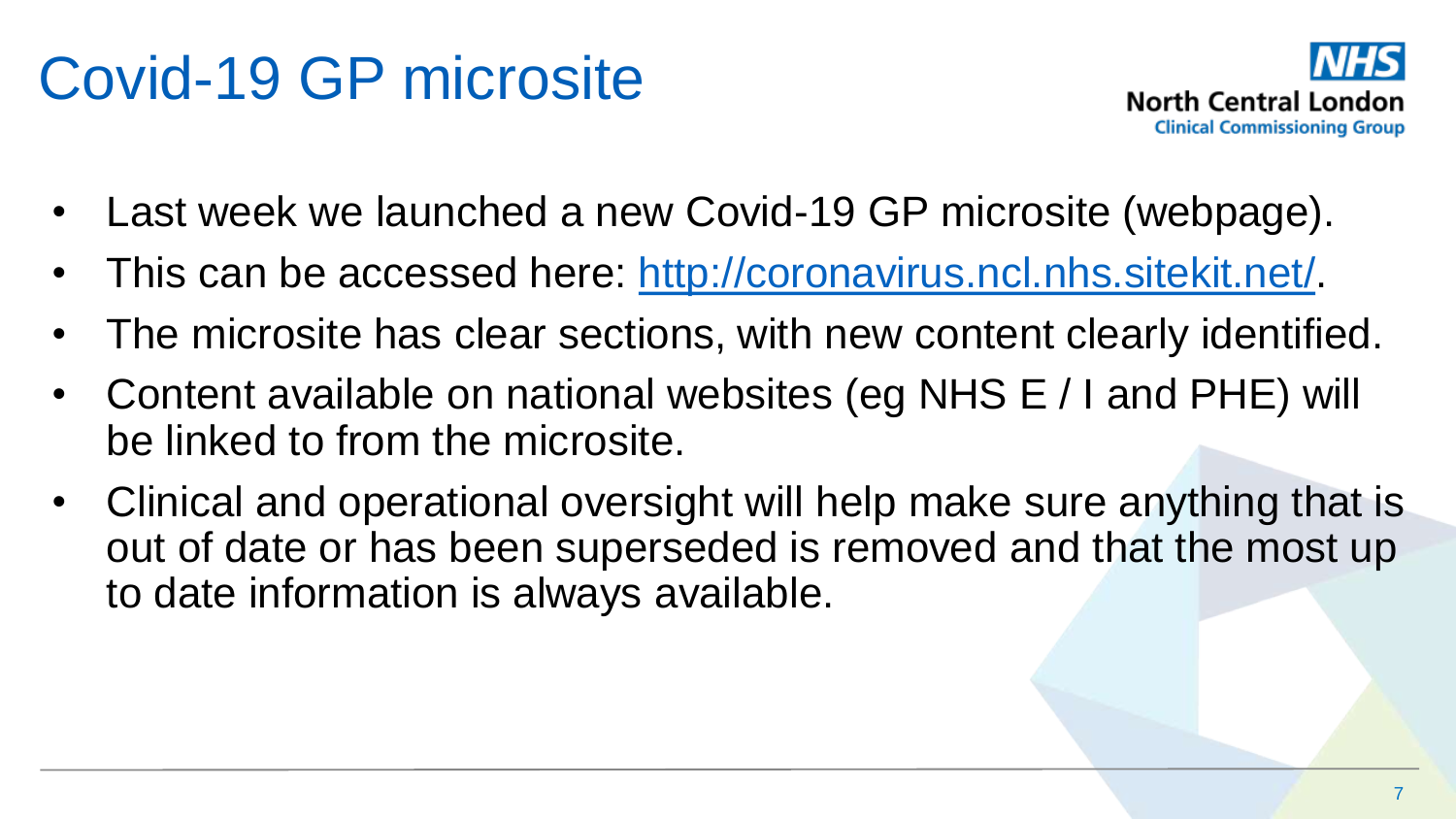# Email communications



#### **Critical email updates for primary care**

- Critical updates will be sent once a day, at 3.00pm, as required.
- If there are multiple critical items, they will be collated within the same email.
- The email will be clearly marked for recipients as containing critical information.

#### **Important updates for primary care**

- Important information will be included in the twice weekly NCL GP Bulletin.
- The Bulletin is sent every Tuesday and Friday at approx. 3.00pm.
- The Bulletin format has been re-designed and is now much simpler for recipients to review with clear sections and links through to the GP microsite for further information.
- NCL GP Bulletins will be uploaded to the Covid-19 GP Microsite and the NCL CCG Staff Intranet: <https://intranet.northcentrallondonccg.nhs.uk/news/covid-19-updates.htm>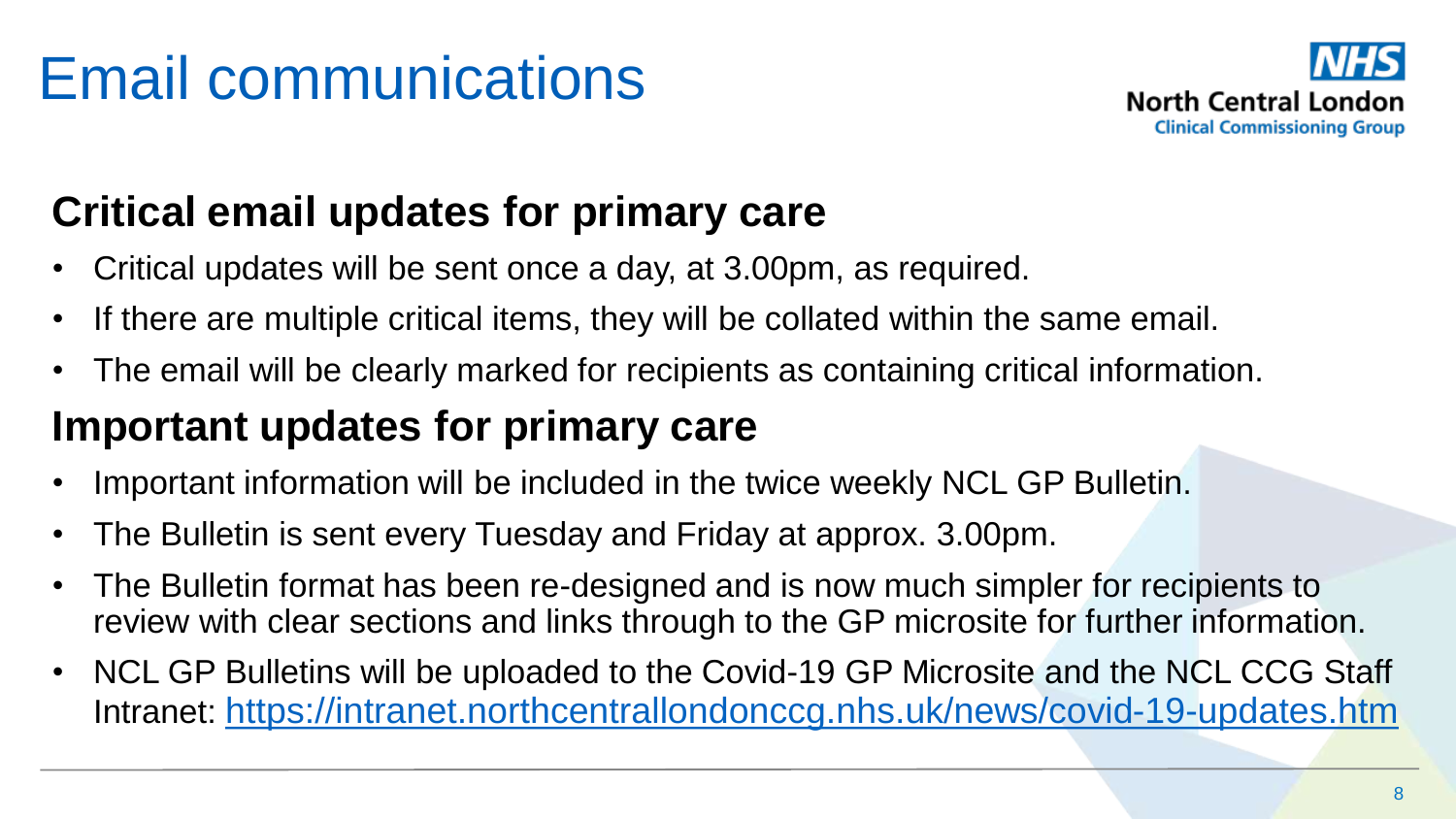# Online briefings



- Dr Jo Sauvage is hosting a weekly all practice briefing on MS Teams.
- The focus will be drawing attention to: oCritical information and key actions for each week oCAG decisions oKey CCG and STP workstream updates oPPE, Testing, Staffing capacity oPractice resilience.
- Key CCG staff are also attending these sessions.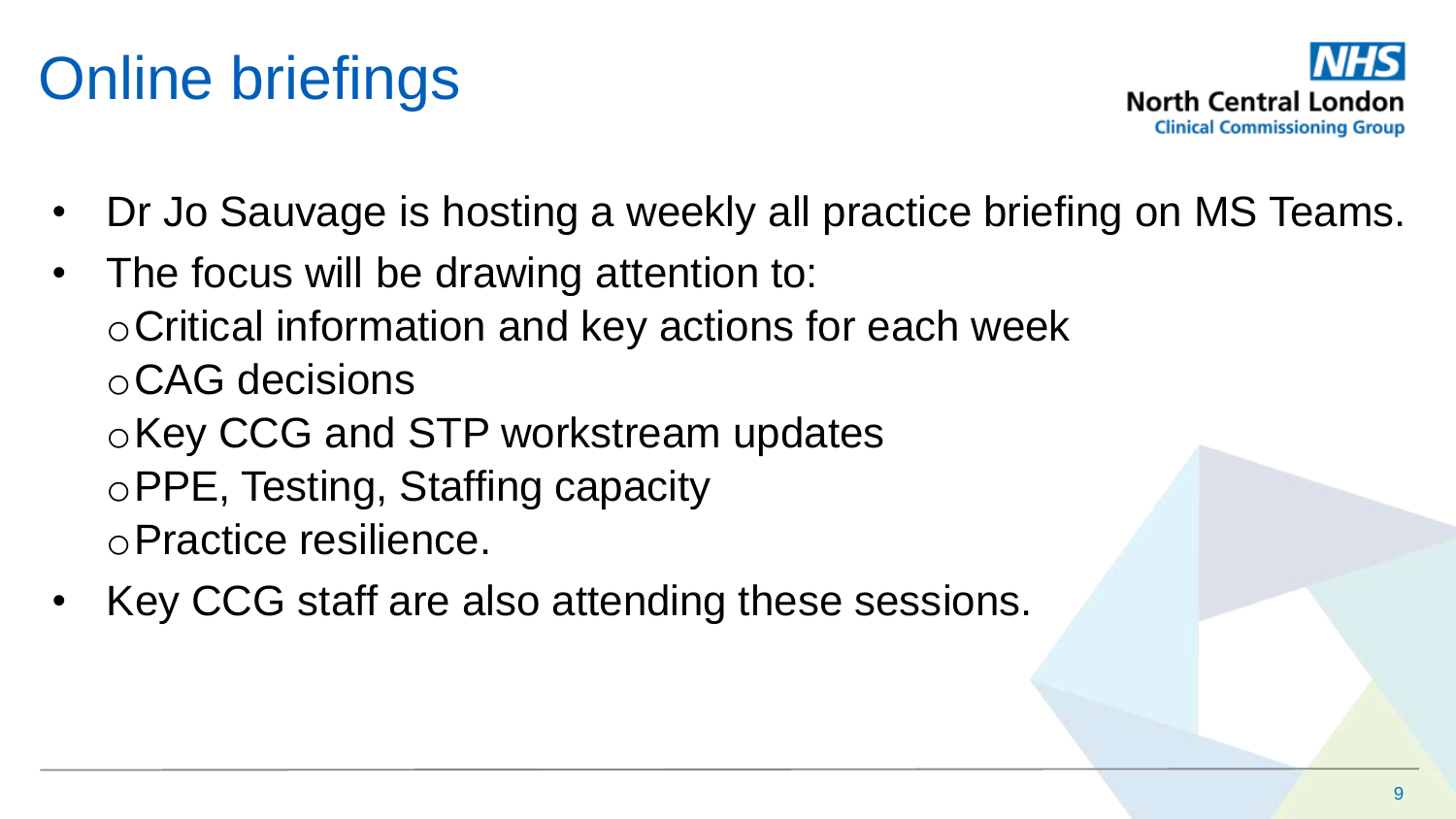# Submitting content to the Gateway



- Any items that need to be cascaded or communicated to NCL practices must be submitted to the NCL Primary Care workstream via the ICC inbox: [ncl.covid-19enquiries@nhs.net](mailto:ncl.covid-19enquiries@nhs.net)
- Emails should be clearly marked: o FOR DISSEMINATION TO PRACTICES: CRITICAL *– SUBJECT* o FOR DISSEMINATION TO PRACTICES: IMPORTANT *– SUBJECT* o FOR DISSEMINATION TO PRATICES: FOR INFO *– SUBJECT.*
- There is a template for submissions available on the Staff Intranet here: <https://intranet.northcentrallondonccg.nhs.uk/news/covid-19-updates.htm>
- Information that is incomplete will be returned to the requestor for completion.
- Deadlines for inclusion:
	- o Tuesday Bulletin content must be received by midday Monday
	- o Friday Bulletin content must be received by midday Thursday.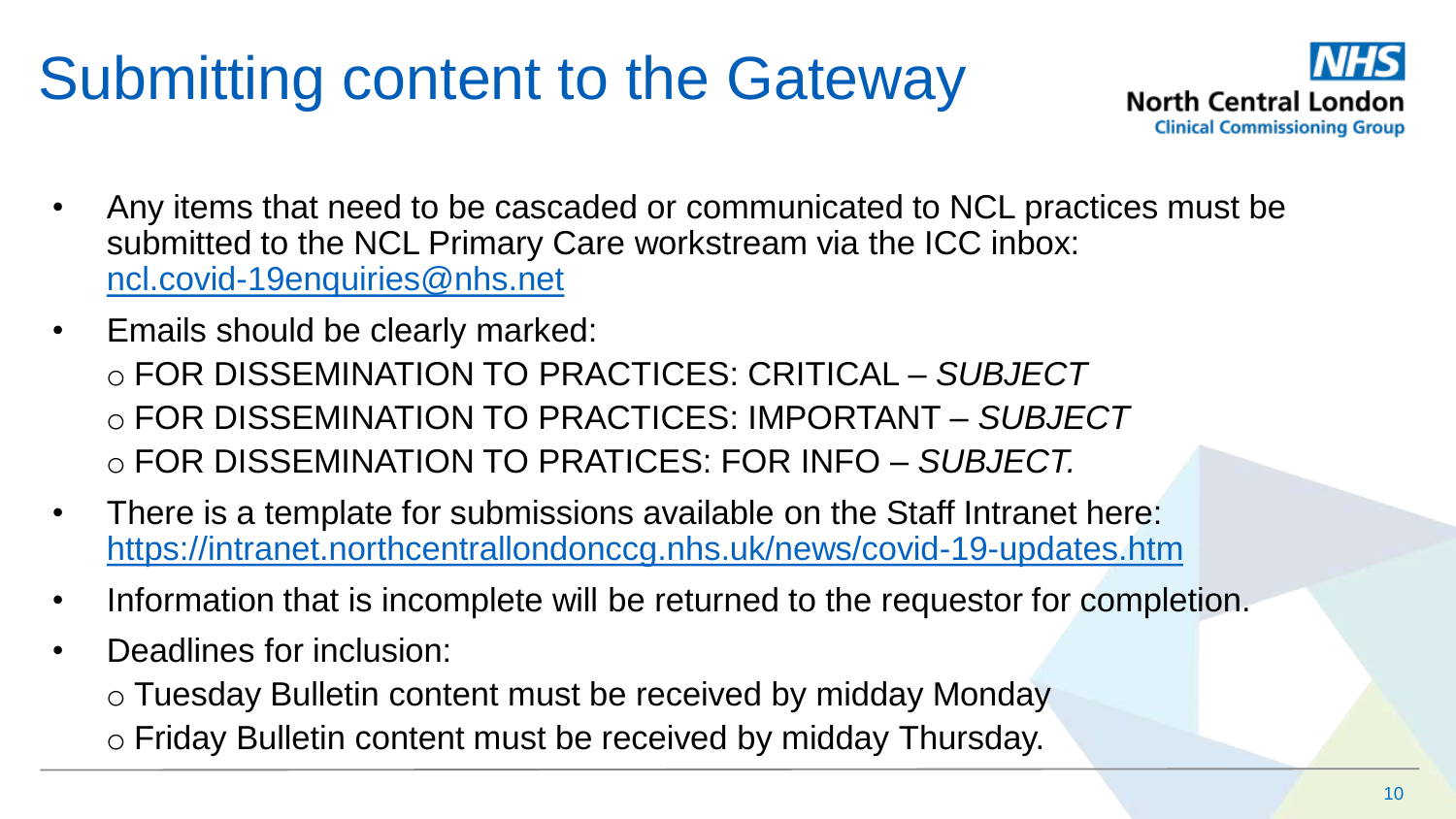# Local borough GP communications



- Local comms and engagement colleagues are continuing to send boroughbased newsletters and can update borough-specific information on GP intranets / websites.
- There will be no duplication with the Covid-19 information shared via the Covid-19 Primary Care workstream.
- Please contact your borough comms and engagement lead for local newsletter or GP website/intranet submissions.
	- oBarnet: [Robyn.Sandler@nhs.net](mailto:Robyn.Sandler@nhs.net)
	- o Camden: [Martin.Emery@nhs.net](mailto:Martin.Emery@nhs.net)
	- oEnfield: [Laura.Andrews5@nhs.net](mailto:Laura.Andrews5@nhs.net)
	- o Haringey: [Robert.Good@nhs.net](mailto:Robert.Good@nhs.net)
	- o Islington: [Kristina.Pedder@nhs.net](mailto:Kristina.Pedder@nhs.net)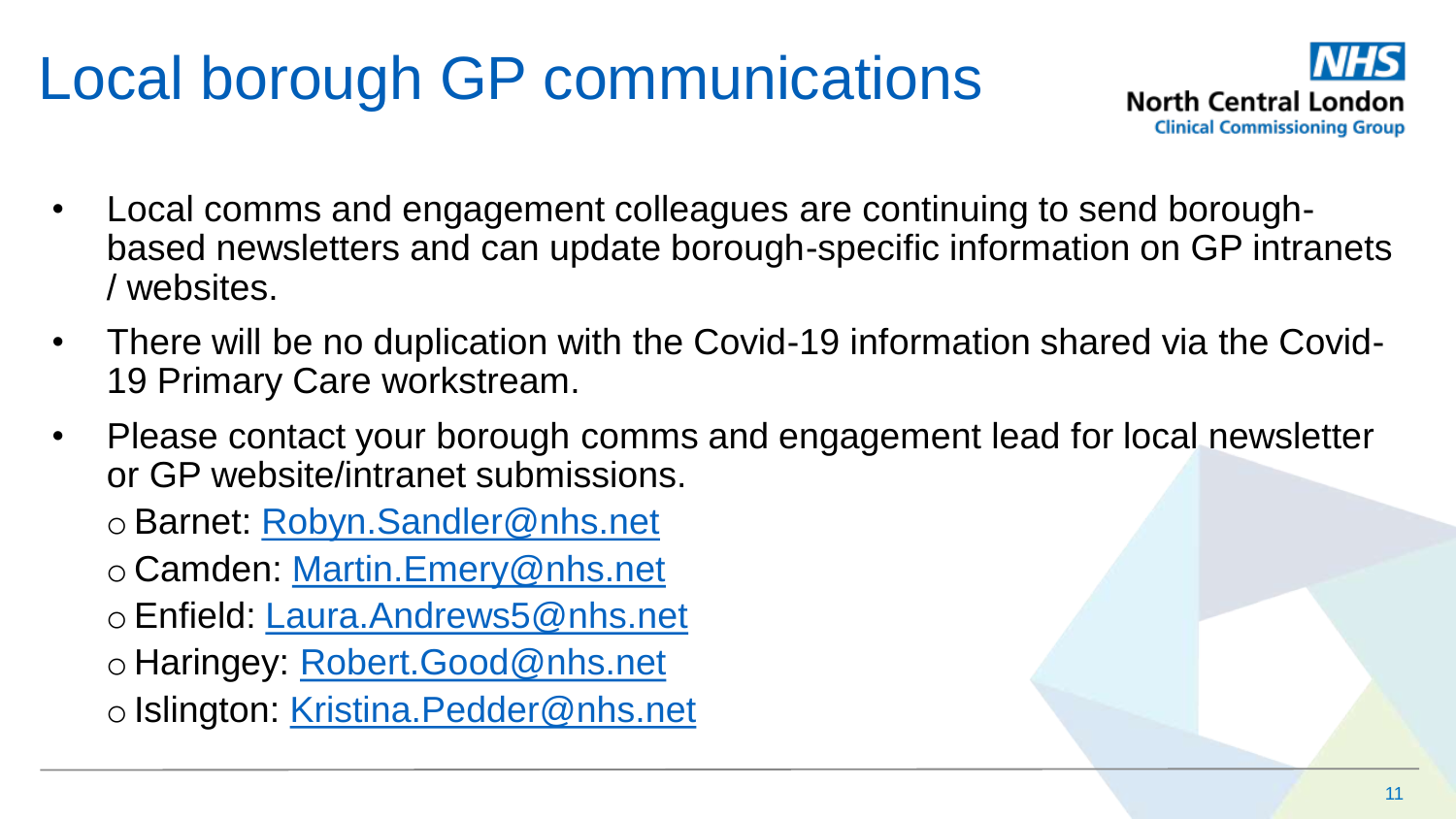

#### NCL CCG Clinical Leads confirmed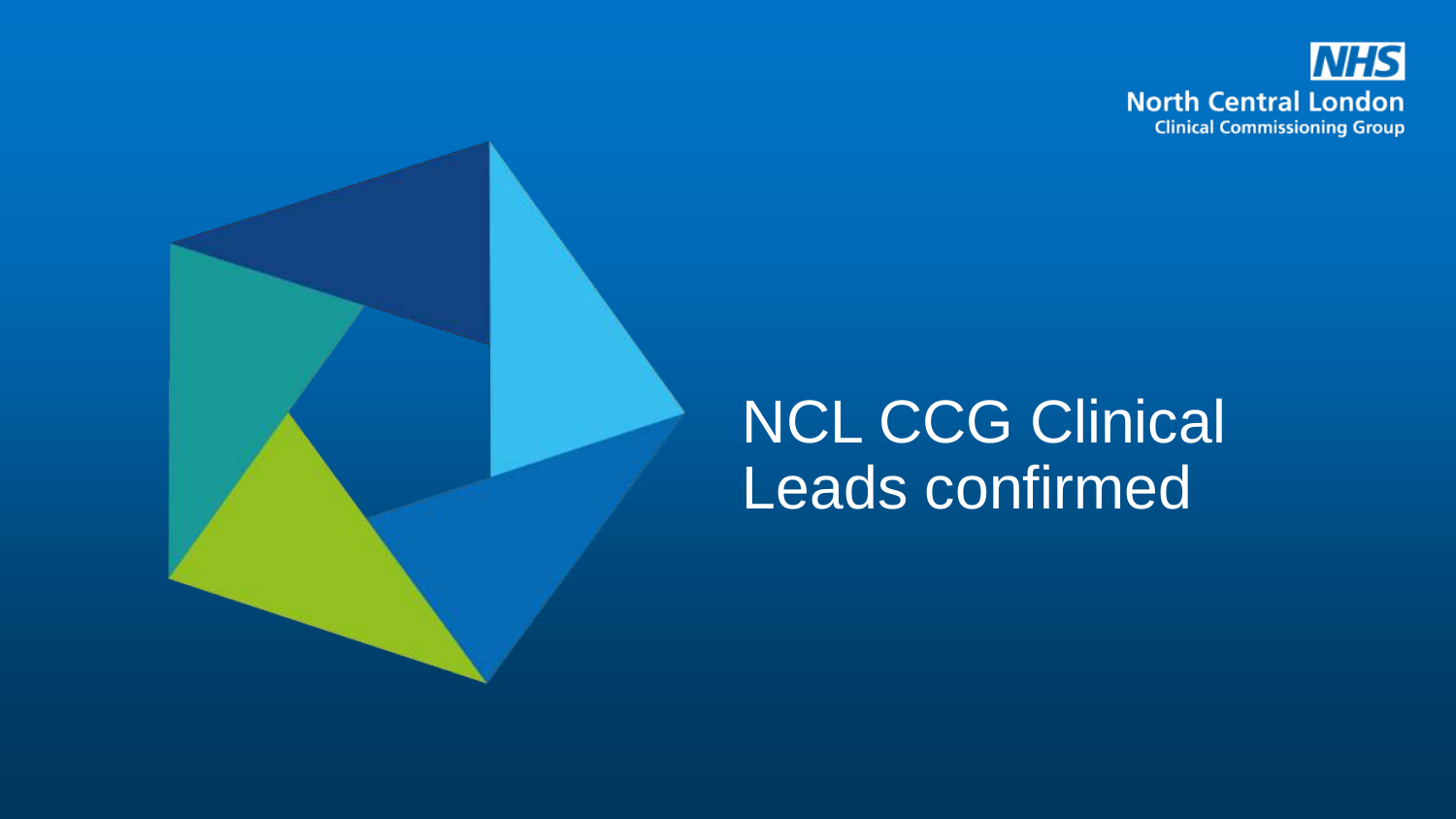# NCL CCG Clinical Leads confirmed



- We have recruited some fantastic clinical leaders from across the five boroughs to be part of new model of clinical leadership for North Central London CCG, with the majority of roles now filled for 2020/21.
- Due to the ongoing impacts of Covid-19, clinical leads are supporting the NCL response in a variety of ways, and will continue to do so. Further information will be shared shortly on the roles individual leads are taking on during this time.
- All roles not appointed to through the initial recruitment and selection process will be advertised more widely. In light of the ongoing Covid-19 response, the timetable for further recruitment to fill vacancies will be confirmed at a later date.
- Since we published the outcome of the review, a range of feedback on the model and the roles set out for 2020/21 has been received. This feedback has been captured and will be reviewed in full once the current Covid-19 response allows us to devote the appropriate attention to it.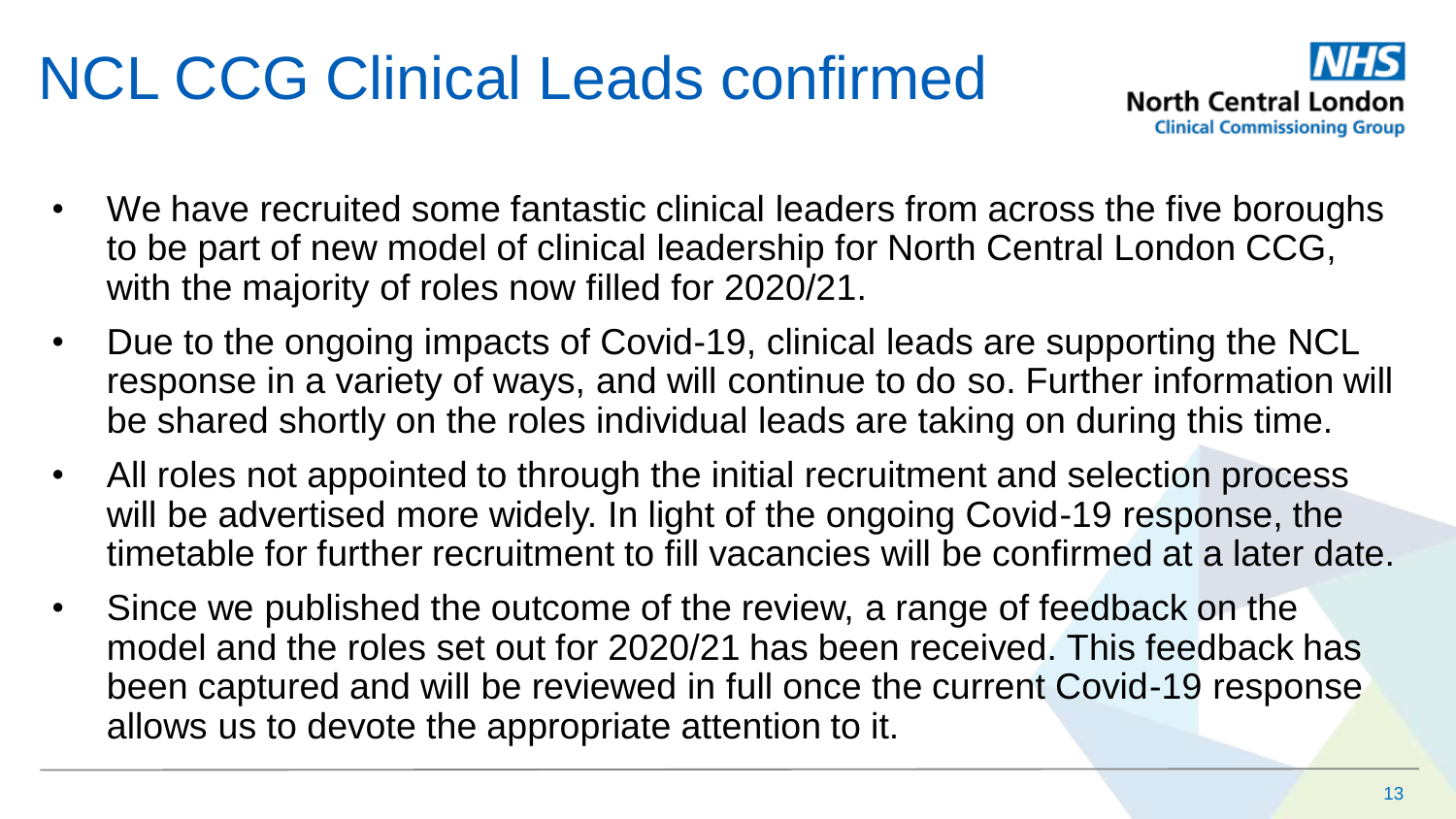#### NCL-wide Clinical Leads



**Assurance Portfolio area Role Role Role Role Role Role Role Role Role Role Role Role Role Role Role Role Role Role Role Role Role Role Role Role Role Role Role Role Role** Safeguarding **Named GP for Adult Safeguarding: Haringey Named GP for Adult Safeguarding: Haringey Lionel Sherman** Safeguarding Named GP for Safeguarding Children: Camden Claire Taylor Safeguarding Named GP for Safeguarding Adults: Camden Dee Hora Safeguarding **Named GP for Safeguarding Children: Enfield** Vipulan Tiagrarsah Safeguarding Named GP for Safeguarding Adults: Islington Dee Hora Safeguarding Named GP for Safeguarding Children: Islington Neera Dholakia Safeguarding **Named Safeguarding Lead: Haringey** Julie Thomas Safeguarding **Named Childrens Safeguarding Lead: Enfield** Christina Lopez Pieg Quality & Safety NCL Quality and Safety Clinical Lead Barry Subel NCL Quality and Safety Clinical Lead VACANT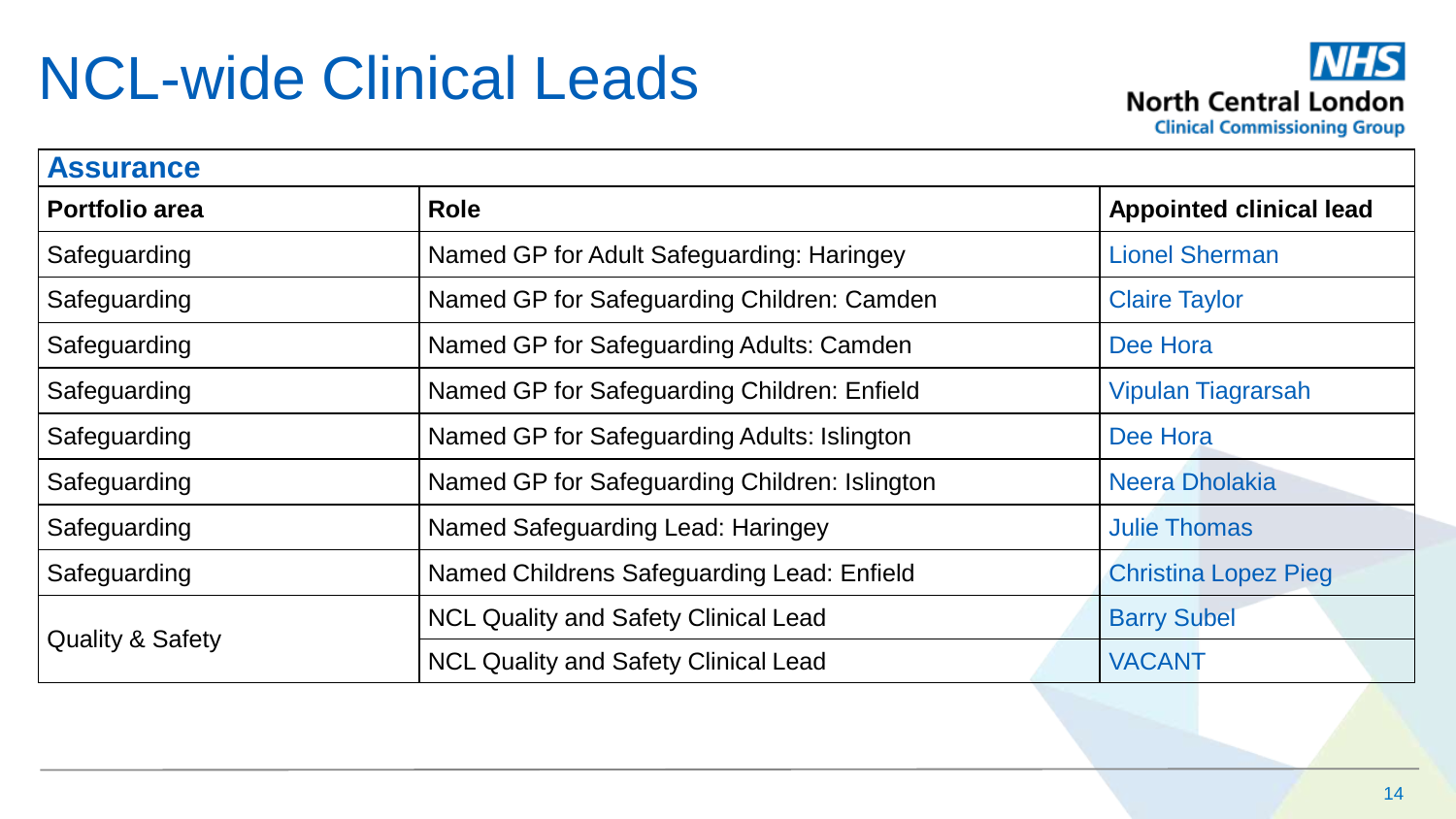### NCL-wide Clinical Leads



**Clinical Commissioning Group** 

| <b>NCL-wide Commissioning Support and Transformation Delivery</b> |                                                                       |                                |  |  |
|-------------------------------------------------------------------|-----------------------------------------------------------------------|--------------------------------|--|--|
| <b>Portfolio area</b>                                             | <b>Role</b>                                                           | <b>Appointed clinical lead</b> |  |  |
| <b>Strategic Commissioning</b>                                    | Independent GP                                                        | <b>Dominic Roberts</b>         |  |  |
|                                                                   | <b>NCL Acute Commissioning Clinical Lead</b>                          | Dee Hora                       |  |  |
|                                                                   | <b>NCL Non-Acute Commissioning Clinical Lead</b>                      | <b>Barry Subel</b>             |  |  |
| <b>Start Well</b>                                                 | <b>NCL Children and Young People Lead</b>                             | <b>Oliver Anglin</b>           |  |  |
| Live Well                                                         | <b>NCL Mental Health Lead</b>                                         | <b>VACANT</b>                  |  |  |
|                                                                   | <b>NCL Outpatient Transformation Lead</b>                             | Dee Hora                       |  |  |
|                                                                   | <b>NCL Evidence Based interventions Lead</b>                          | <b>Philip Taylor</b>           |  |  |
| Age Well                                                          | NCL PCN Development Lead: Long Term Conditions and<br>Personalisation | <b>Katie Coleman</b>           |  |  |
|                                                                   | <b>NCL PCN Development Lead: Care Homes/Frailty</b>                   | <b>Katie Coleman</b>           |  |  |
|                                                                   | <b>NCL Urgent Care lead</b>                                           | <b>Shakil Alam</b>             |  |  |
|                                                                   | NCL Rapid response/Intermediate care lead                             | <b>Lyann Gross</b>             |  |  |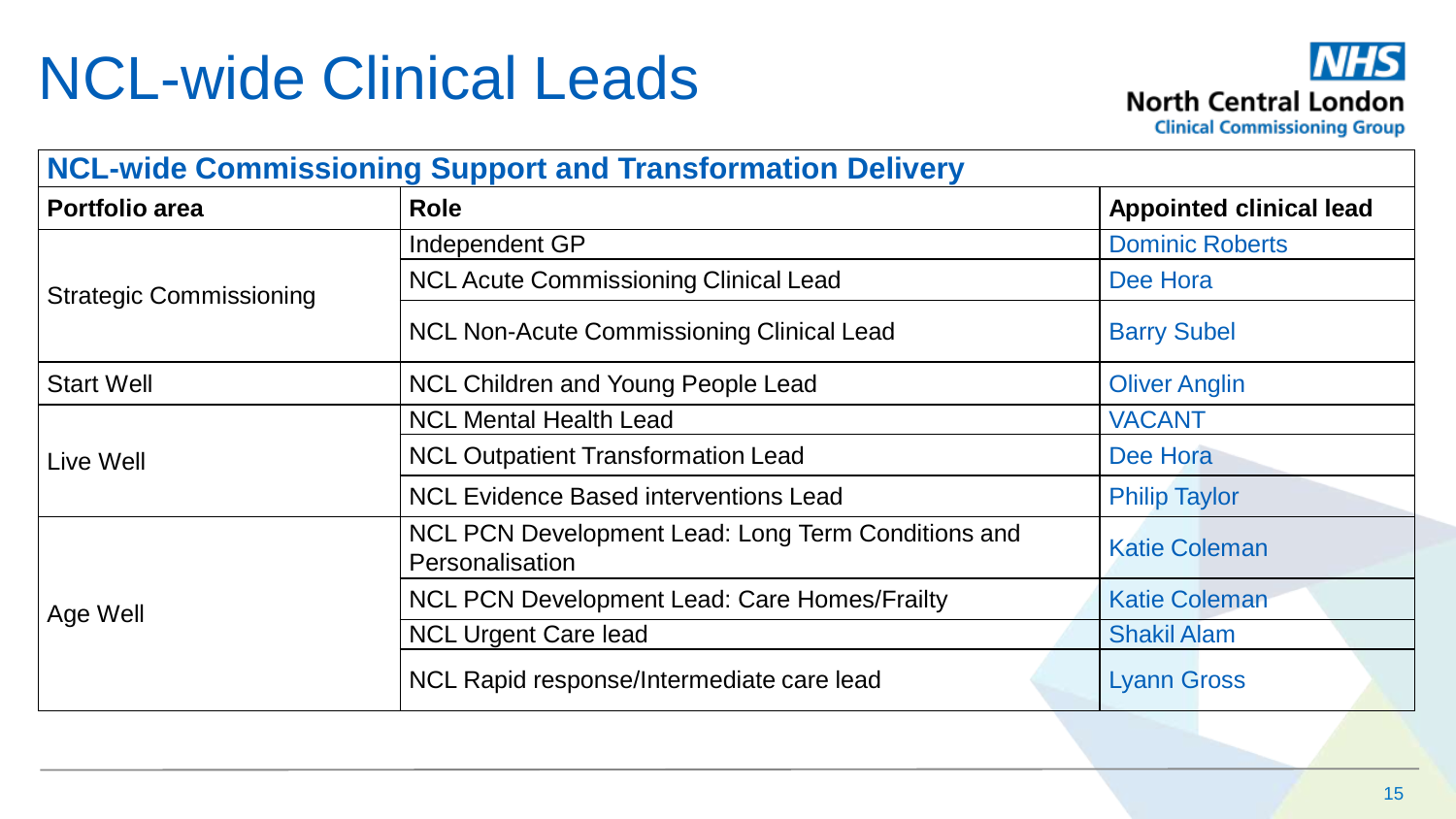# Borough Clinical Leads



**Portfolio area Role Appointed clinical lead Borough Commissioning Support and Transformation Delivery: BARNET** Borough Commissioning | Borough Medicines Optimisation Clinical Lead: Barnet | Aashish Bansal Starting Well **Subset Children's & Young Persons Clinical Lead: Barnet** Joanna Yong Living Well **Borough Mental Health Clinical Lead: Barnet** Louise Miller<br>Borough Adults /LTCs /Prevention Clinical Lead: Barnet **Research Linical Lead: Research Linical** Lead Borough Adults / LTCs / Prevention Clinical Lead: Barnet Ageing Well **Borough Frailty, Dementia & Community Services Clinical Lead: Barnet** Nick Dattani Borough Transformation & **Development** Borough Primary Care Development Clinical Lead: Barnet | Amit Shah Borough Digital Transformation Clinical Lead: Barnet VACANT Borough Urgent & Emergency Care Clinical Lead: Barnet | Barry Subel **Borough Commissioning Support and Transformation Delivery: CAMDEN** Borough Commissioning | Borough Medicines Optimisation Clinical Lead: Camden Philip Taylor Starting Well **Borough Children's & Young Persons Clinical Lead: Camden Oliver Anglin** Living Well Borough Mental Health Clinical Lead: Camden Jonathan Levy<br>Borough Adults /LTCs /Prevention Clinical Lead: Camden Sarah Morgan Borough Adults /LTCs /Prevention Clinical Lead: Camden Ageing Well **Borough Frailty, Dementia & Community Services Clinical Lead: Camden Stuart Mackay-Thomas** Borough Transformation & **Development** Borough Primary Care Development Clinical Lead: Camden Dee Hora Borough Digital Transformation Clinical Lead: Camden **Election Election Alkizwini** Borough Urgent & Emergency Care Clinical Lead: Camden | Lyann Gross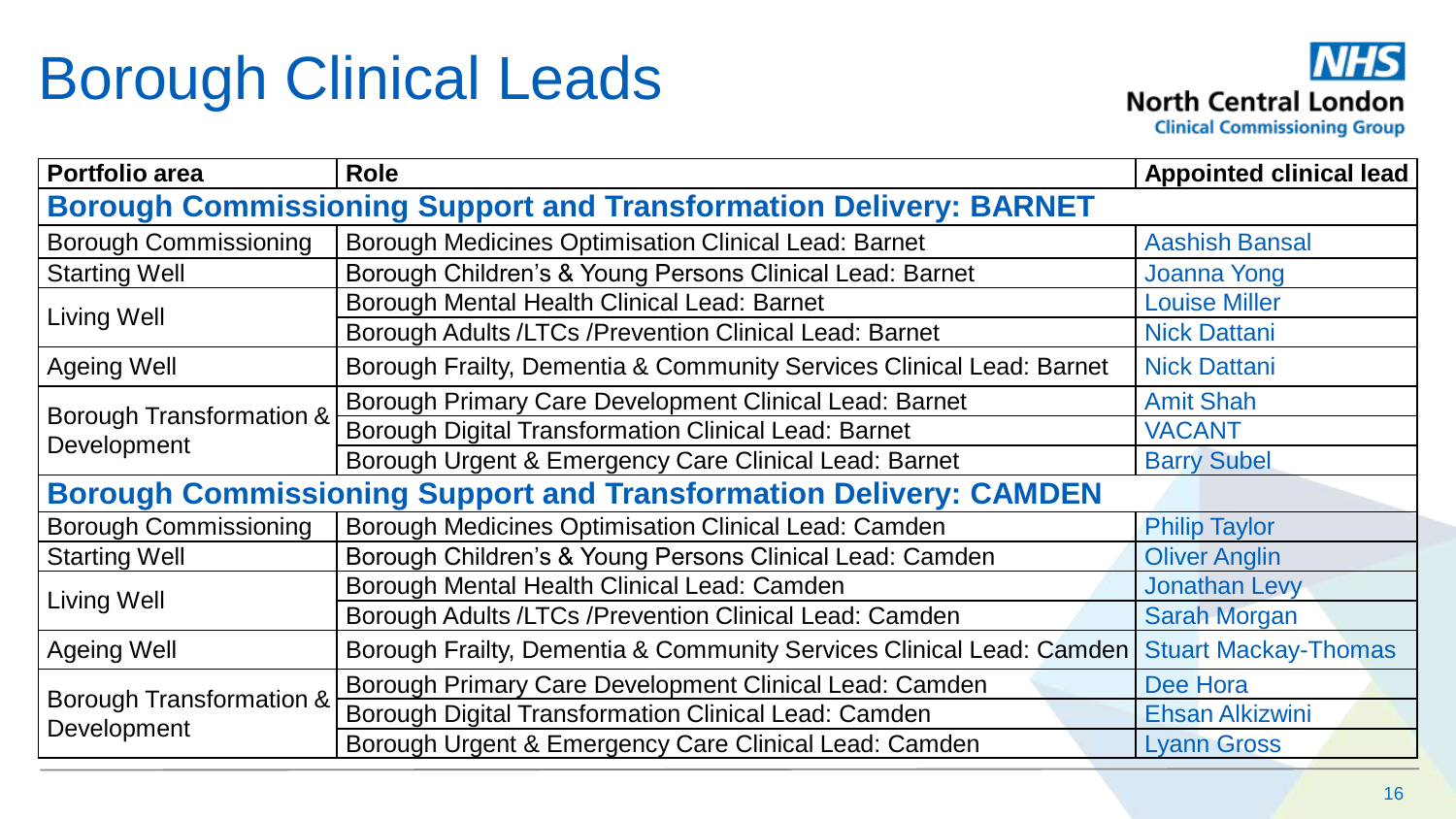# Borough Clinical Leads



**Clinical Commissioning Group** 

| <b>Portfolio area</b>                                                      | <b>Role</b>                                                           | <b>Appointed clinical lead</b> |  |  |
|----------------------------------------------------------------------------|-----------------------------------------------------------------------|--------------------------------|--|--|
| <b>Borough Commissioning Support and Transformation Delivery: ENFIELD</b>  |                                                                       |                                |  |  |
| <b>Borough Commissioning</b>                                               | <b>Borough Medicines Optimisation Clinical Lead: Enfield</b>          | <b>Hetul Shah</b>              |  |  |
| <b>Starting Well</b>                                                       | Borough Children's & Young Persons Clinical Lead: Enfield             | <b>Punit Sandhu</b>            |  |  |
| Living Well                                                                | Borough Mental Health Clinical Lead: Enfield                          | Uzma Abedi                     |  |  |
|                                                                            | Borough Adults /LTCs /Prevention Clinical Lead: Enfield               | <b>Alpesh Patel</b>            |  |  |
| <b>Ageing Well</b>                                                         | Borough Frailty, Dementia & Community Services Clinical Lead: Enfield | <b>VACANT</b>                  |  |  |
| <b>Borough Transformation &amp;</b><br>Development                         | Borough Primary Care Development Clinical Lead: Enfield               | <b>Fahim Chowdhury</b>         |  |  |
|                                                                            | Borough Digital Transformation Clinical Lead: Enfield                 | Arjuna Yogasakaran             |  |  |
|                                                                            | Borough Urgent & Emergency Care Clinical Lead: Enfield                | <b>Mohammad Choudhry</b>       |  |  |
| <b>Borough Commissioning Support and Transformation Delivery: HARINGEY</b> |                                                                       |                                |  |  |
| <b>Borough Commissioning</b>                                               | Borough Medicines Optimisation Clinical Lead: Haringey                | <b>VACANT</b>                  |  |  |
| <b>Starting Well</b>                                                       | Borough Children's & Young Persons Clinical Lead: Haringey            | <b>David Masters</b>           |  |  |
| Living Well                                                                | Borough Mental Health Clinical Lead: Haringey                         | <b>Ruth Embaie</b>             |  |  |
|                                                                            | Borough Adults /LTCs /Prevention Clinical Lead: Haringey              | <b>Sharon Seber</b>            |  |  |
| <b>Ageing Well</b>                                                         | Borough Frailty, Dementia & Community Services Clinical Lead:         | <b>Kate Rees</b>               |  |  |
|                                                                            | Haringey                                                              |                                |  |  |
| Borough Transformation &<br>Development                                    | Borough Primary Care Development Clinical Lead: Haringey              | <b>Gino Amato</b>              |  |  |
|                                                                            | Borough Digital Transformation Clinical Lead: Haringey                | <b>Nazmul Akunjee</b>          |  |  |
|                                                                            | Borough Urgent & Emergency Care Clinical Lead: Haringey               | <b>Shakil Alam</b>             |  |  |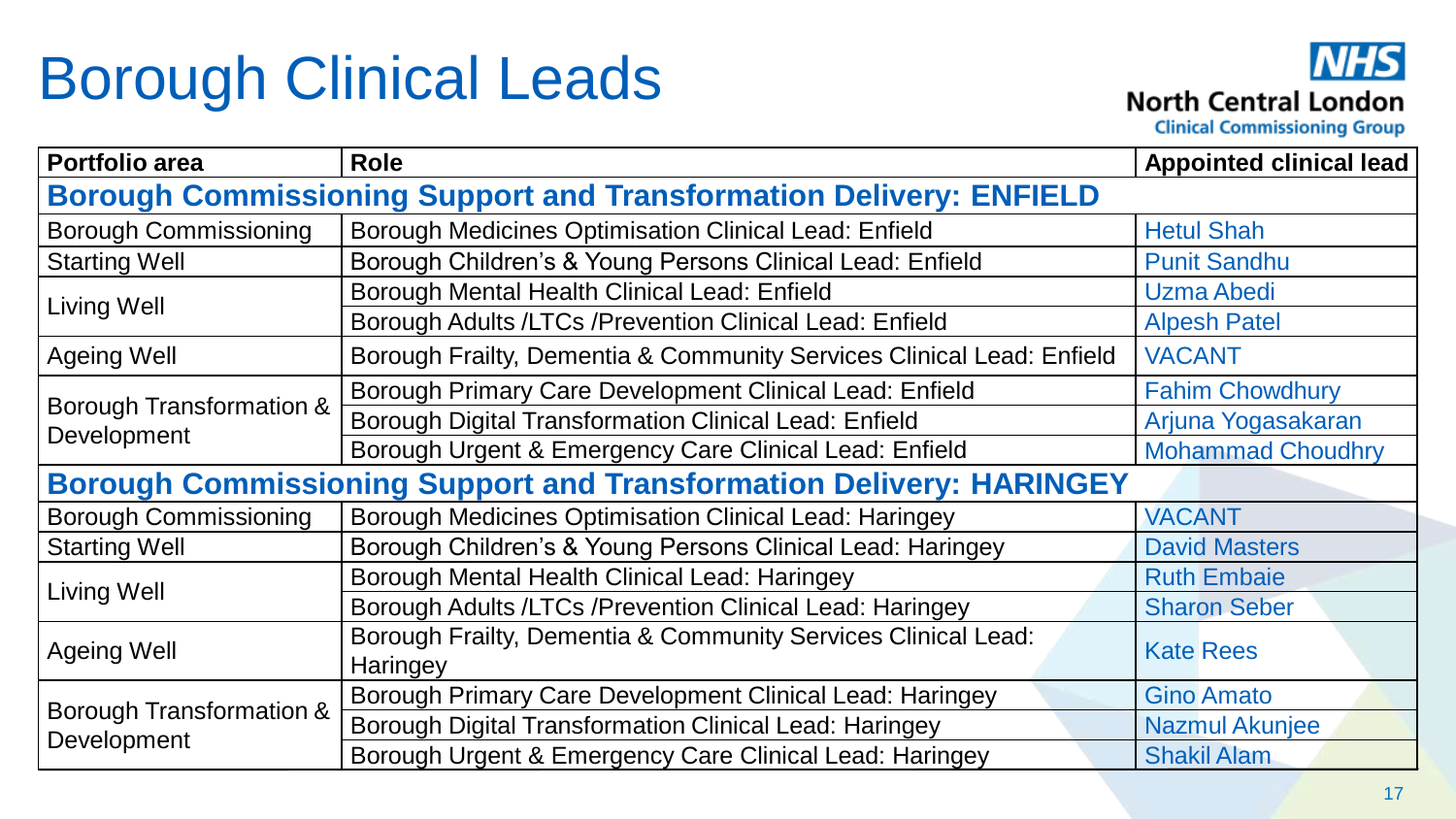# Borough Clinical Leads



**Clinical Commissioning Group** 

| <b>Portfolio area</b>                                                       | <b>Role</b>                                                   | <b>Appointed clinical lead</b> |  |  |
|-----------------------------------------------------------------------------|---------------------------------------------------------------|--------------------------------|--|--|
| <b>Borough Commissioning Support and Transformation Delivery: ISLINGTON</b> |                                                               |                                |  |  |
| <b>Borough Commissioning</b>                                                | Borough Medicines Optimisation Clinical Lead: Islington       | <b>Rue Roy</b>                 |  |  |
| <b>Starting Well</b>                                                        | Borough Children's & Young Persons Clinical Lead: Islington   | <b>VACANT</b>                  |  |  |
| Living Well                                                                 | Borough Mental Health Clinical Lead: Islington                | <b>VACANT</b>                  |  |  |
|                                                                             | Borough Adults /LTCs /Prevention Clinical Lead: Islington     | <b>VACANT</b>                  |  |  |
| <b>Ageing Well</b>                                                          | Borough Frailty, Dementia & Community Services Clinical Lead: | <b>Katie Coleman</b>           |  |  |
|                                                                             | <b>Islington</b>                                              |                                |  |  |
| Borough Transformation &<br>Development                                     | Borough Primary Care Development Clinical Lead: Islington     | <b>Imogen Bloor</b>            |  |  |
|                                                                             | Borough Digital Transformation Clinical Lead: Islington       | <b>Ian Colvin</b>              |  |  |
|                                                                             | Borough Urgent & Emergency Care Clinical Lead: Islington      | <b>VACANT</b>                  |  |  |
| <b>Macmillan Clinical Leads</b>                                             |                                                               |                                |  |  |
|                                                                             | <b>Macmillan End of Life Clinical Lead</b>                    | <b>Sarah Shelley</b>           |  |  |
|                                                                             | <b>Macmillan Clinical Lead</b>                                | <b>Daniel Free</b>             |  |  |
|                                                                             | <b>Macmillan Clinical Lead</b>                                | <b>Kate Rees</b>               |  |  |
|                                                                             | <b>Macmillan Clinical Lead</b>                                | <b>Nitika Silhi</b>            |  |  |
|                                                                             | <b>Macmillan Clinical Lead</b>                                | <b>Abriame Sambasivan</b>      |  |  |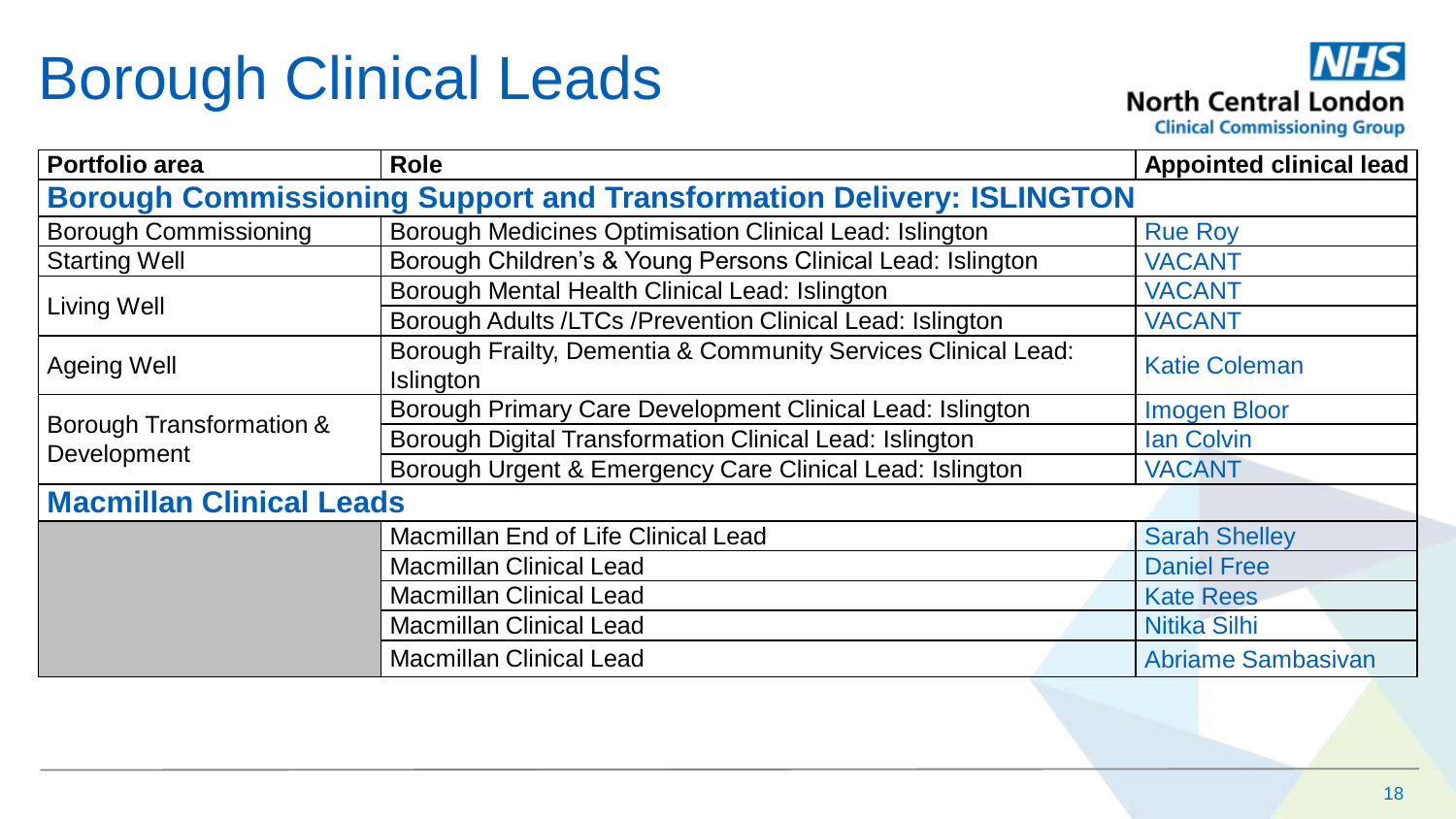



Covid-19: health and social care staff testing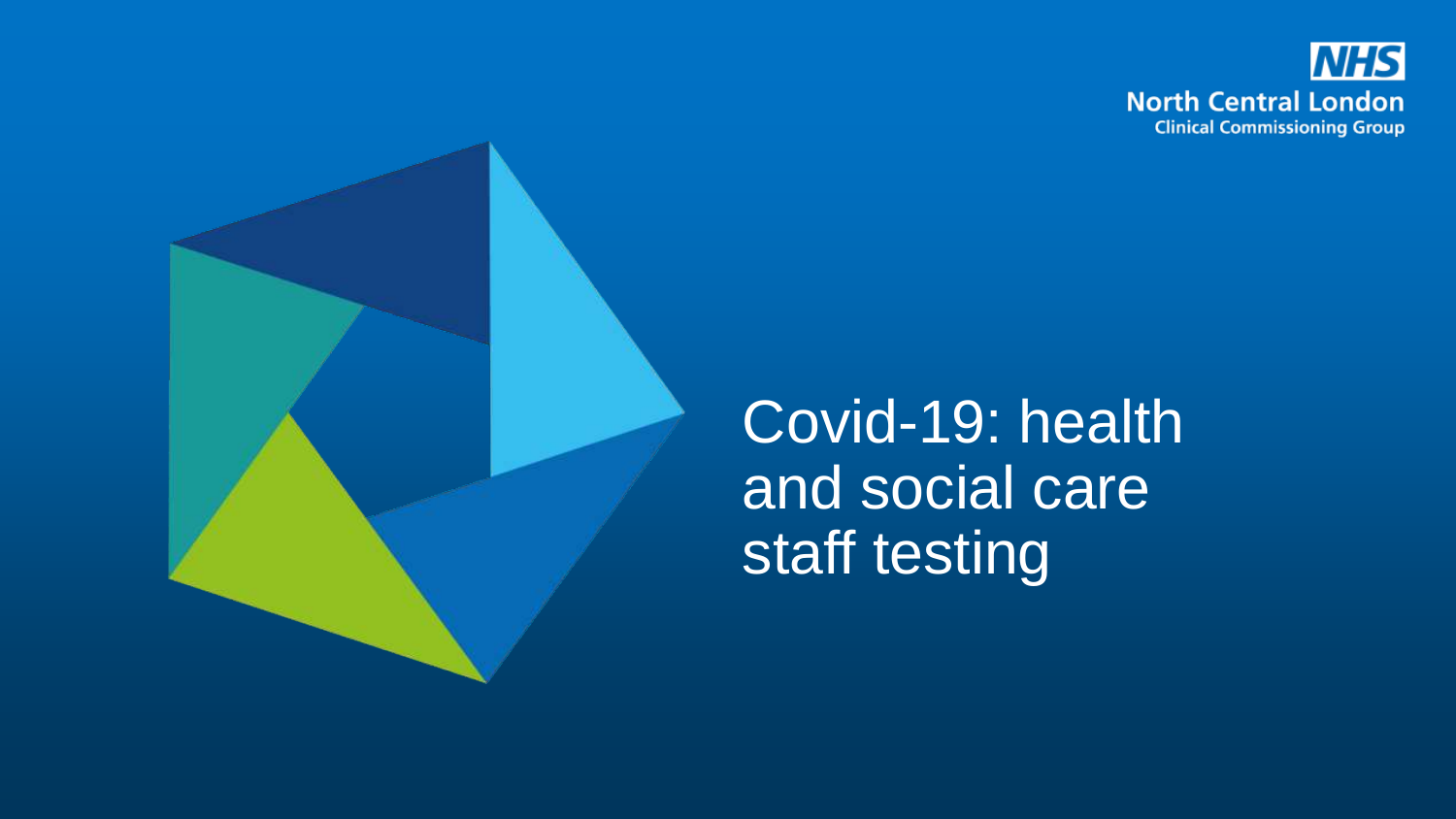# Covid-19: frontline staff testing



- We have commenced testing of frontline staff in North Central London, further enhancing the national staff testing programme.
- We are now able to administer Covid-19 tests for staff via drive-through testing centres in North London, as well as several walk in hubs across NCL.
- This is in addition to increased testing on site at acute and community trusts.
- In the past three weeks, we have tested more than 2,000 staff including those working in primary care and community pharmacies.
- This week, we launched a web page to increase the access to testing for those in the care sector and are increasing the options for testing.
- We will also be continuing to pilot home testing and expanding testing to include members of a household exhibiting symptoms who are under 18 from this week.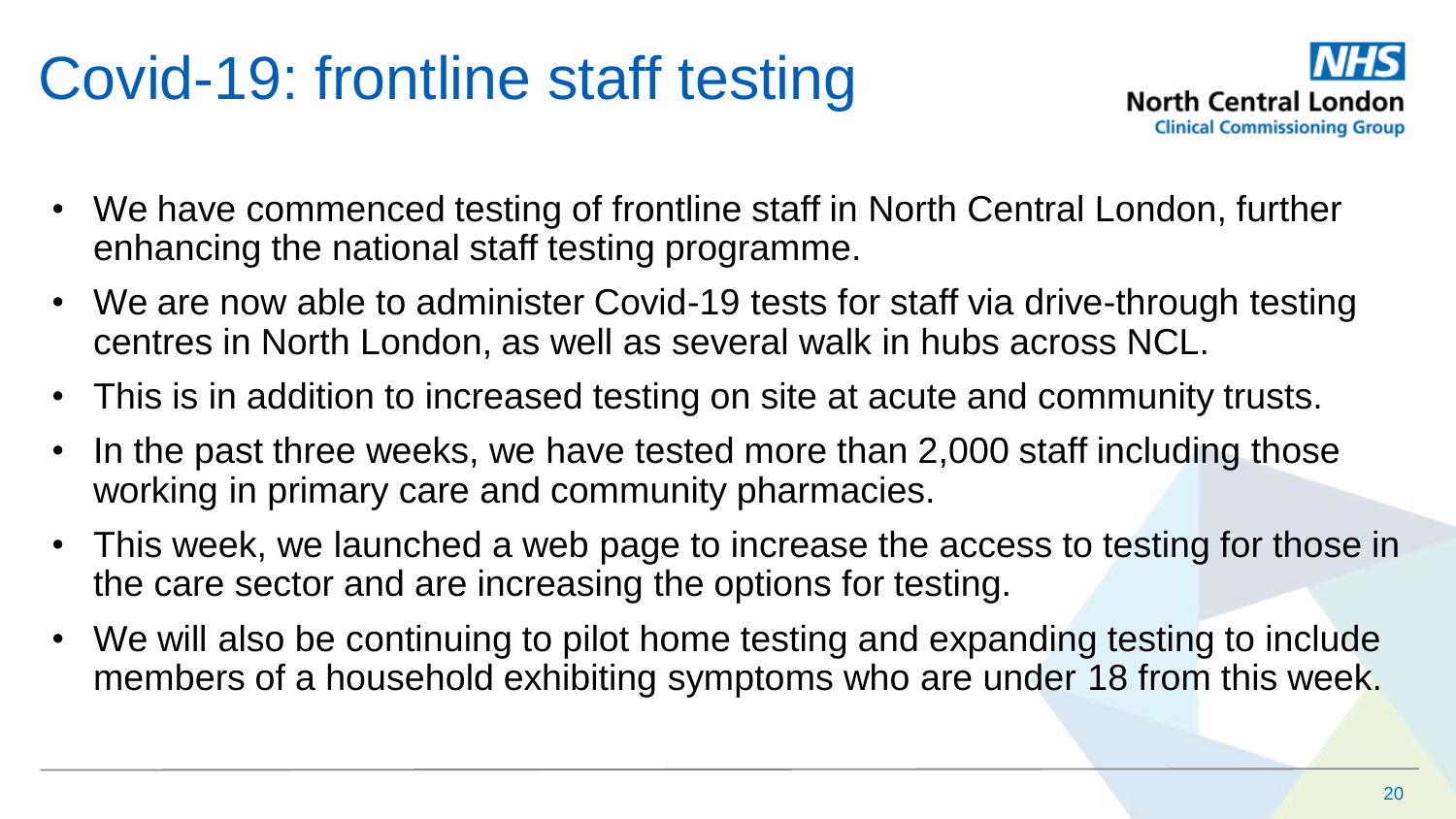

#### NCL CCG Brand and **Communications**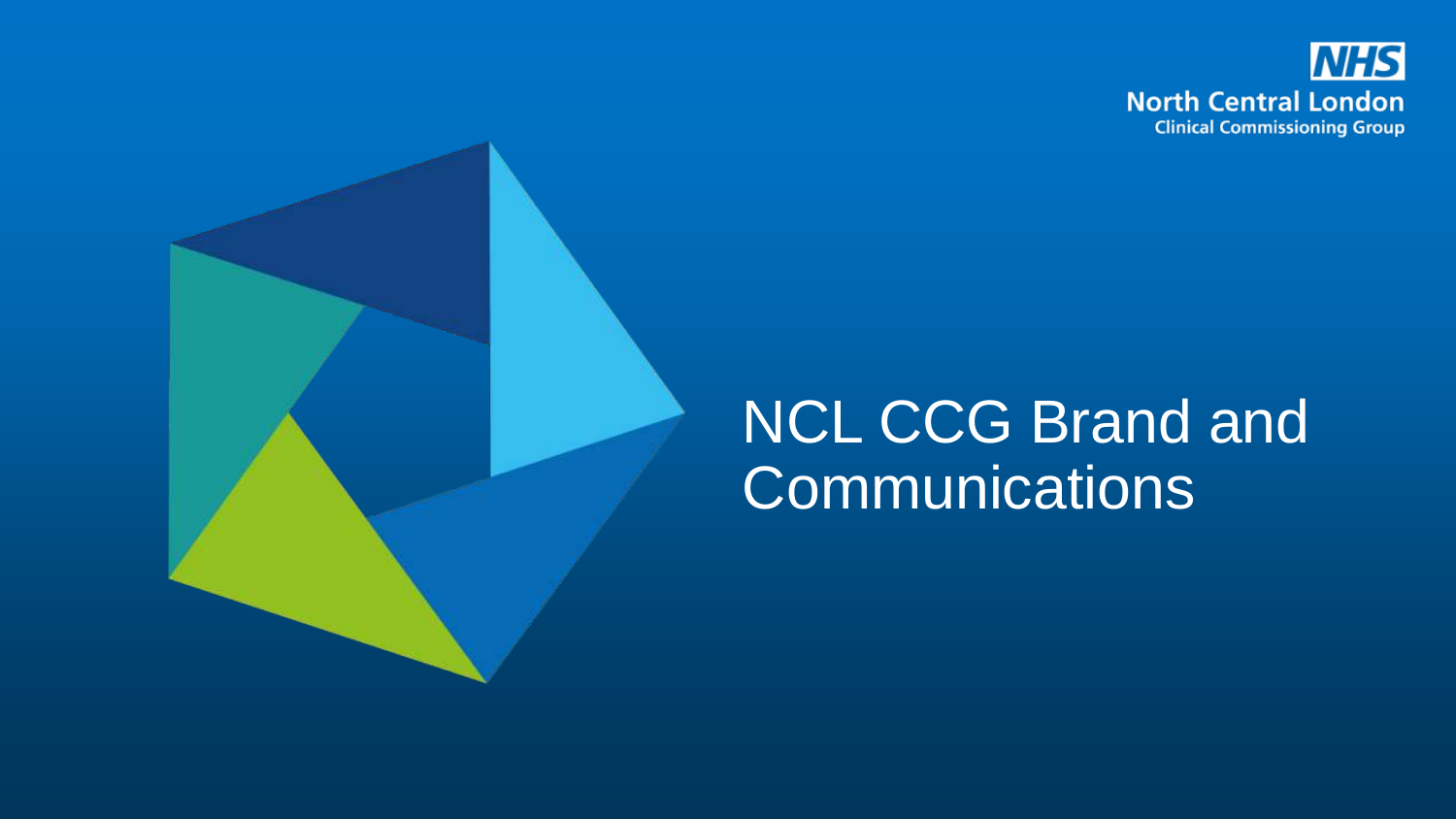# NCL CCG brand and templates



- NCL CCG templates have been finalised and are available on the staff intranet: [https://intranet.northcentrallondonccg.nhs.uk/toolkits/ncl-branded-templates.htm.](https://intranet.northcentrallondonccg.nhs.uk/toolkits/ncl-branded-templates.htm)
- We will continue to work with designers and will add further templates to this page as they are finalised.
- We now have:
	- Brand Guidelines please review these before using any of the templates, to make sure you're using them correctly
	- Letterheads for each borough office and also joint branding with Councils
	- Powerpoint slides click 'New slide' to see the full suite of slides available
	- Word templates report and poster templates available, with more to follow.
- Any questions about the templates or new brand should be directed to: [nclccg.communications@nhs.net.](mailto:nclccg.communications@nhs.net)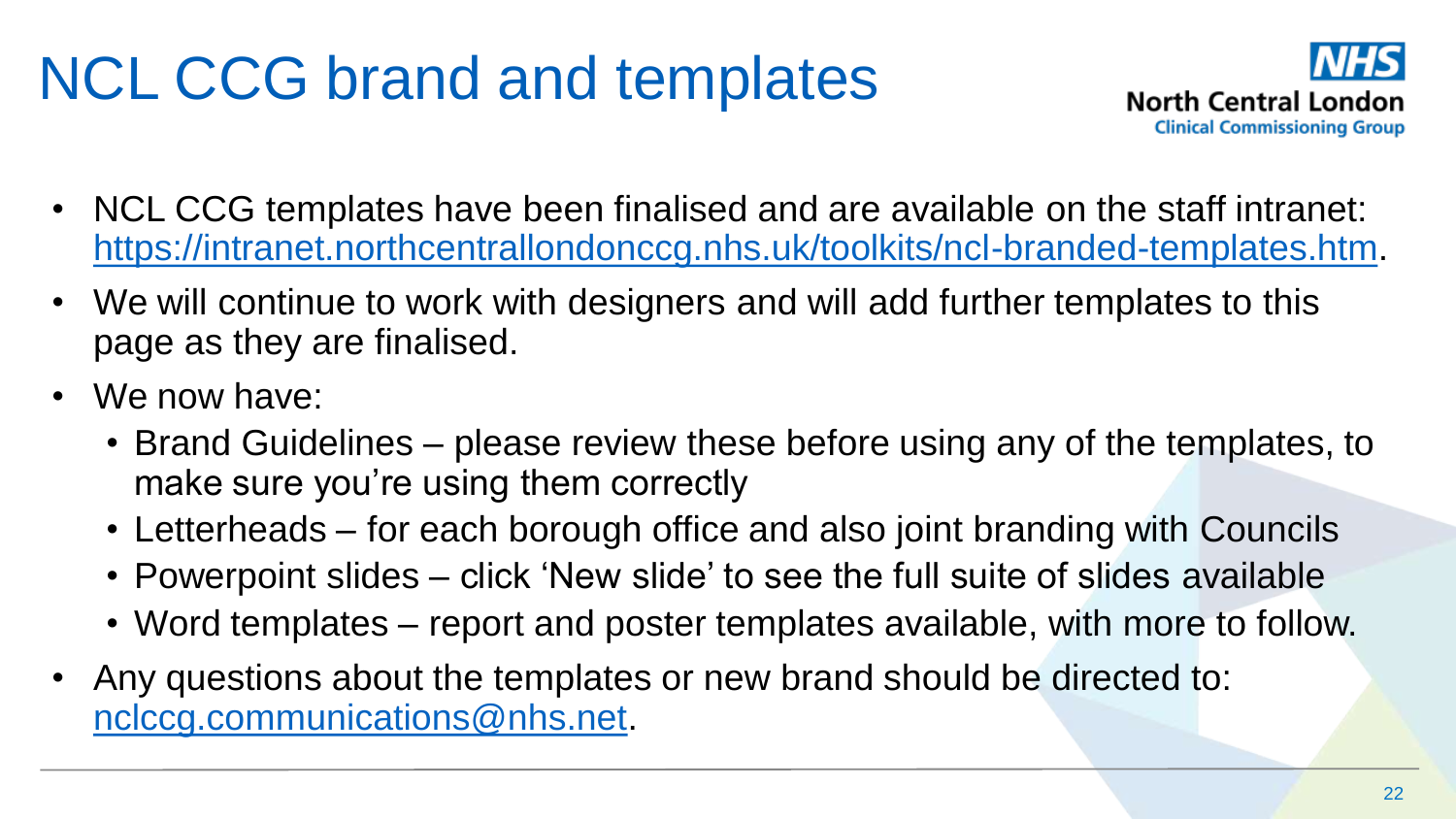### Internal communications



- Borough staff intranets are no longer being updated. All updates will be added to the new NCL CCG intranet.
- We are in the process of bringing across all content from the borough intranets.
- These are all still live so that you can locate historic information on those pages.
- The NCL CCG intranet will be added as the homepage for all NCL CCG staff in due course. Unfortunately the IT team is under huge pressure with the remote working arrangements, and this has been deprioritised for the moment.
- Bookmark the page on your browser to help access it more quickly in the interim: <https://intranet.northcentrallondonccg.nhs.uk/>
- If you would like to add something to the staff intranet, send it to: [nclccg.communications@nhs.net.](mailto:nclccg.communications@nhs.net)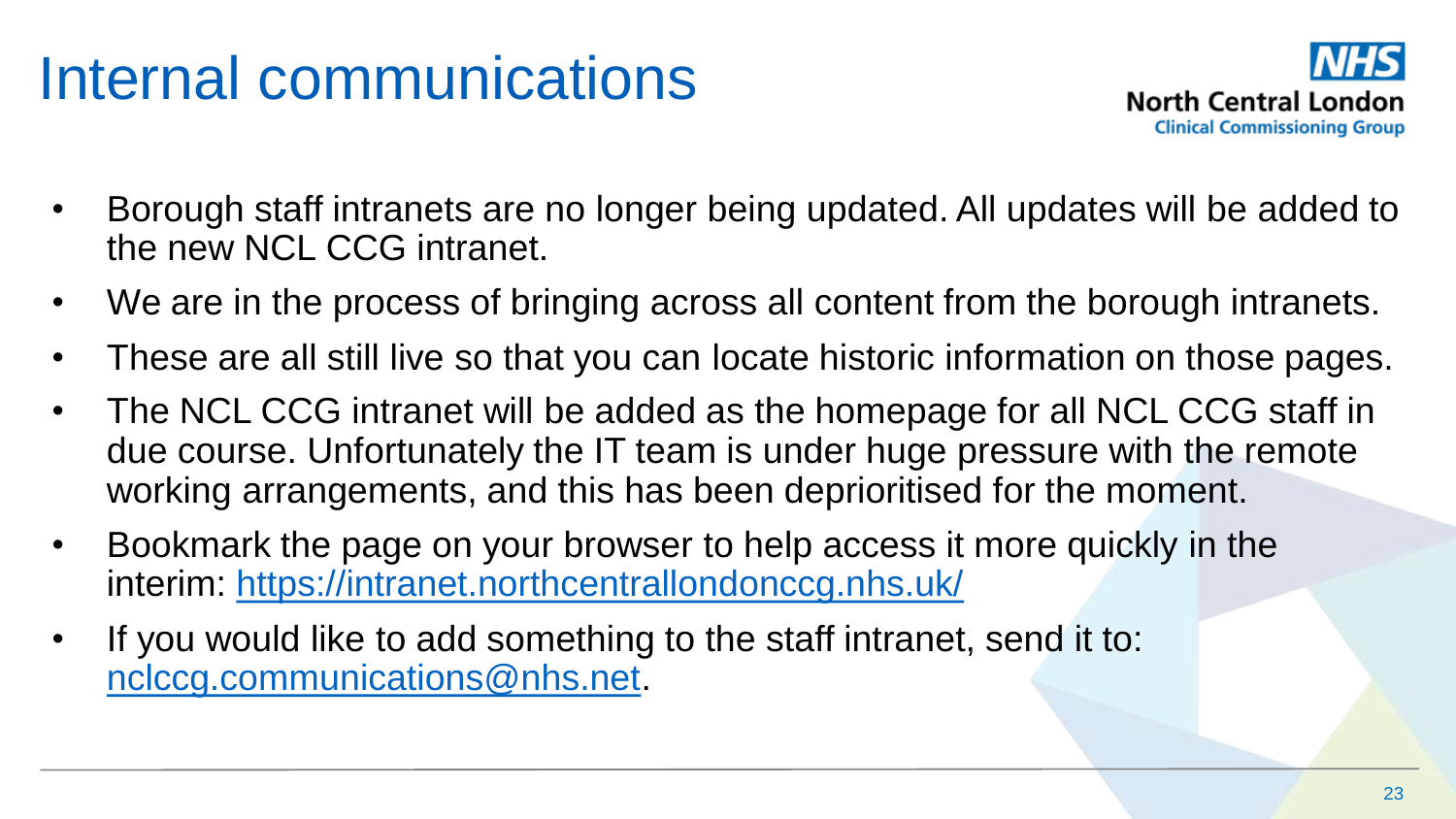#### Internal communications



- You should hopefully all now be receiving NCL CCG email communications from the Comms and Engagement team.
- If you are not receiving these communications, please send an email to [nclccg.communications@nhs.net](mailto:nclccg.communications@nhs.net) with your name, email address and directorate so that we can add you to the list.





#### HR update 20 April 2020: Factsheets and FAQs

During these unprecedented times, we would like to ensure all CCG staff are supported by signposting you to useful national information and resources that are available for all NHS staff in relation to working arrangements and health and wellbeing. We have produced a number of factsheets and a frequently asked questions document that are available for all NCL CCG staff to access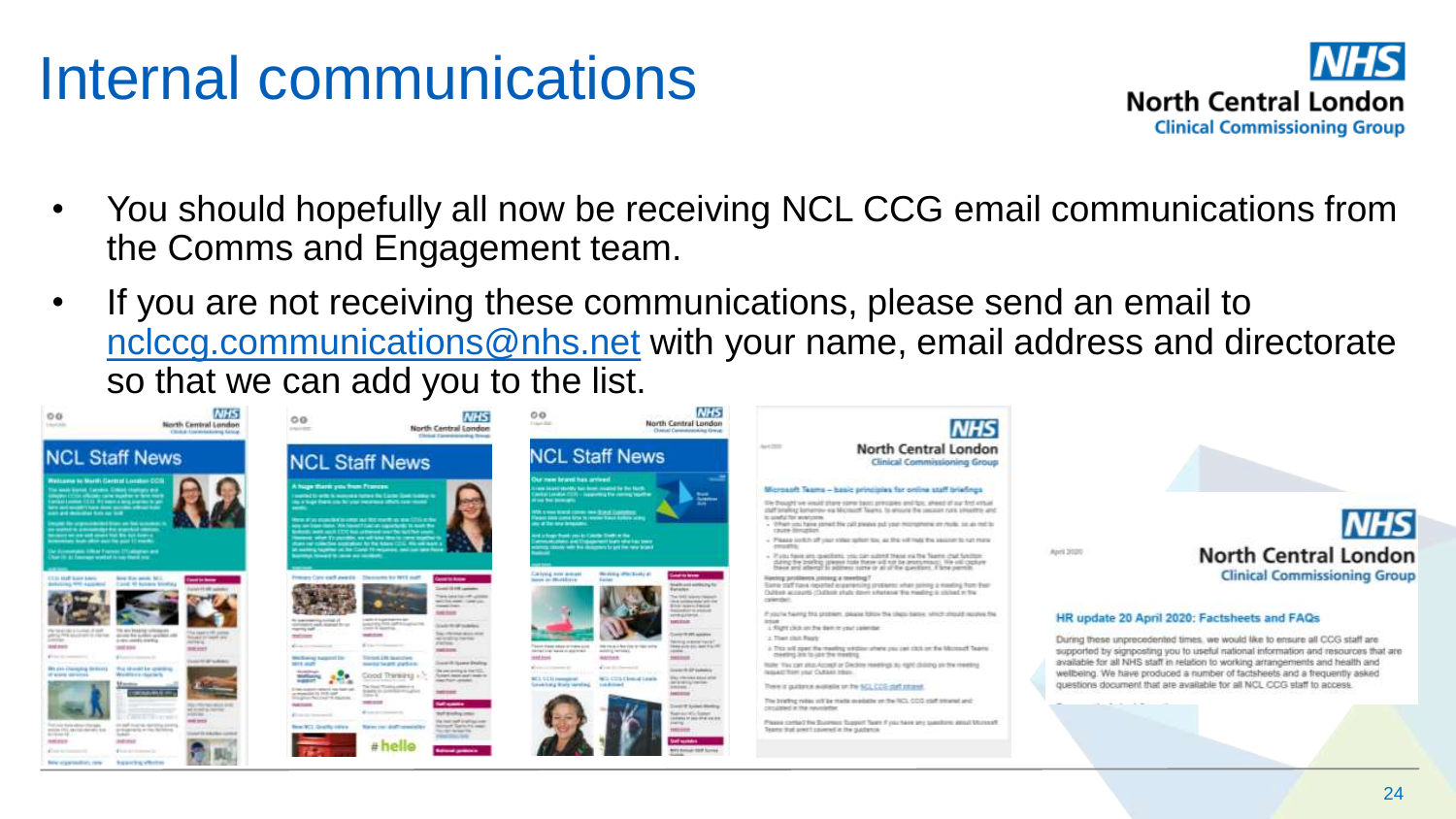

#### International Workers' Memorial Day